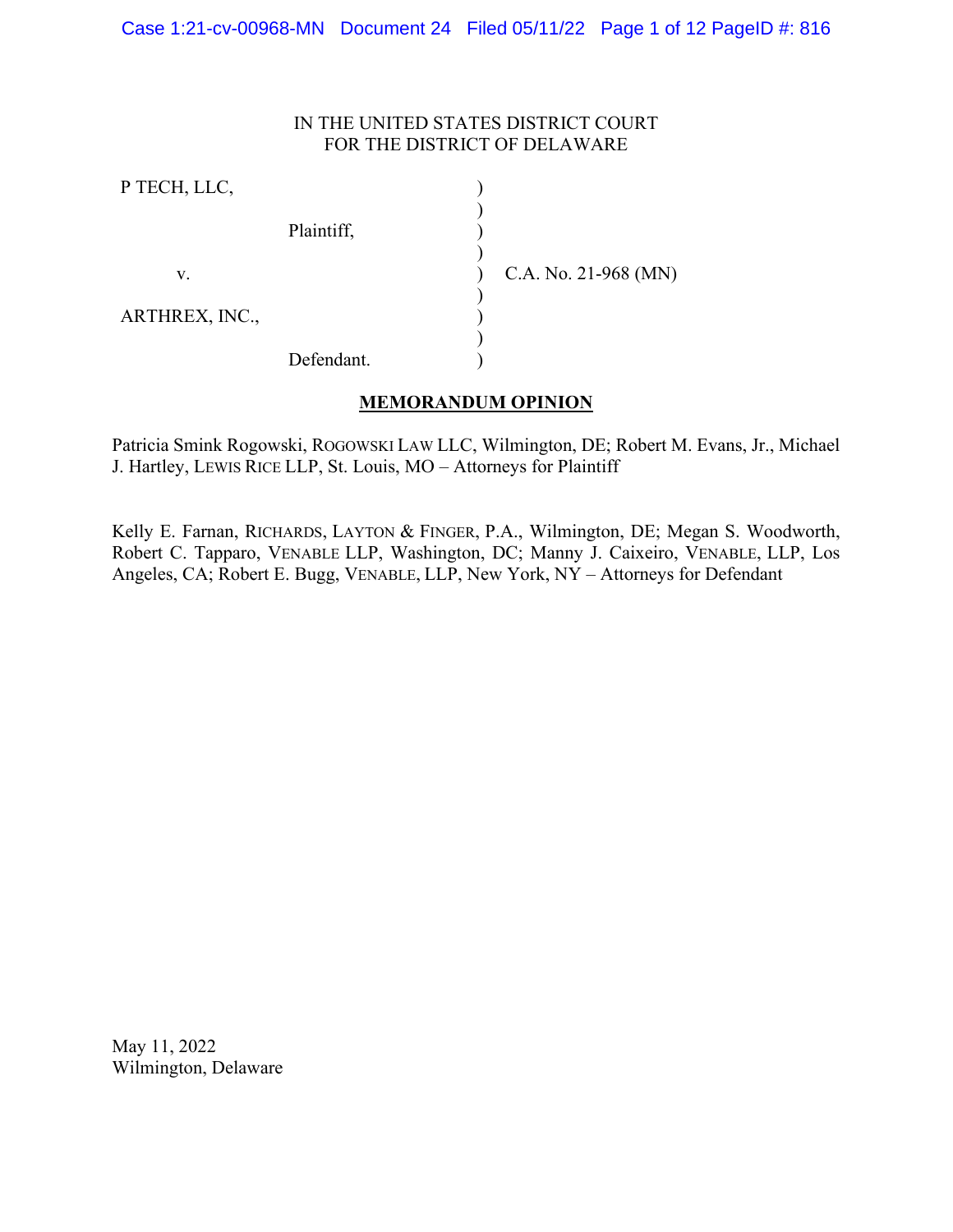Case 1:21-cv-00968-MN Document 24 Filed 05/11/22 Page 2 of 12 PageID #: 817



Before the Court is the motion (D.I. 11) of Defendant Arthrex, Inc. ("Arthrex" or "Defendant") to transfer this case to the Middle District of Florida pursuant to [28 U.S.C. §](http://www.google.com/search?q=28+u.s.c.++1404(a)) 1404(a). For the reasons set forth below, the Court DENIES Defendant's motion.<sup>[1](#page-1-0)</sup>

### **I. BACKGROUND**

On June 30, 2021, P Tech, LLC ("Plaintiff") filed a complaint alleging that several of Defendant's products infringe one or more claims of six U.S. Patents. (D.I. 1). Plaintiff is a Delaware corporation with a principal place of business in Riverview, Florida, in the Middle District of Florida. (D.I. 1  $\P$  1). P Tech's sole member and an inventor of the asserted patents, Dr. Peter Bonutti, resides in Florida and previously initiated and litigated a patent suit against Arthrex in the Middle District of Florida through another of his corporate entities, Bonutti Skeletal Innovations. Other inventors listed on the asserted patents live in Illinois and Michigan.

Defendant maintains its global headquarters in Naples, Florida, in the Middle District of Florida. (D.I. 12, Ex. A, Sodeika Decl. ¶ 2). Defendant's design, development and manufacturing facilities are also located in the Middle District of Florida, as are all personnel with relevant knowledge of the operation, manufacture, sale and marketing of the products accused of infringement and all documents relating to those products. (*Id.* ¶¶ 3-5). In addition, **t**wo former Arthrex employees, Don Shuler and Bill Benavitz, who may have relevant knowledge of the design, development, and distribution of the products accused of infringement reside in the Middle District of Florida. (*Id*. ¶ 10).

<span id="page-1-0"></span><sup>&</sup>lt;sup>1</sup> On November 22, 2021, Plaintiff filed a motion for leave to file a surreply with the proposed surreply attached. (D.I. 20). Plaintiff's motion is DENIED. Arthrex's Reply in support of the motion to transfer venue did not raise any "new evidence, facts, or arguments" meriting a sur-reply. *St. Clair Prop. Consultants, Inc. v. Samsung Elecs. Co.*, [291 F.R.D. 75, 80](http://scholar.google.com/scholar?q=291++f.r.d.++75&btnG=&hl=en&as_sdt=6) (D. Del. 2013).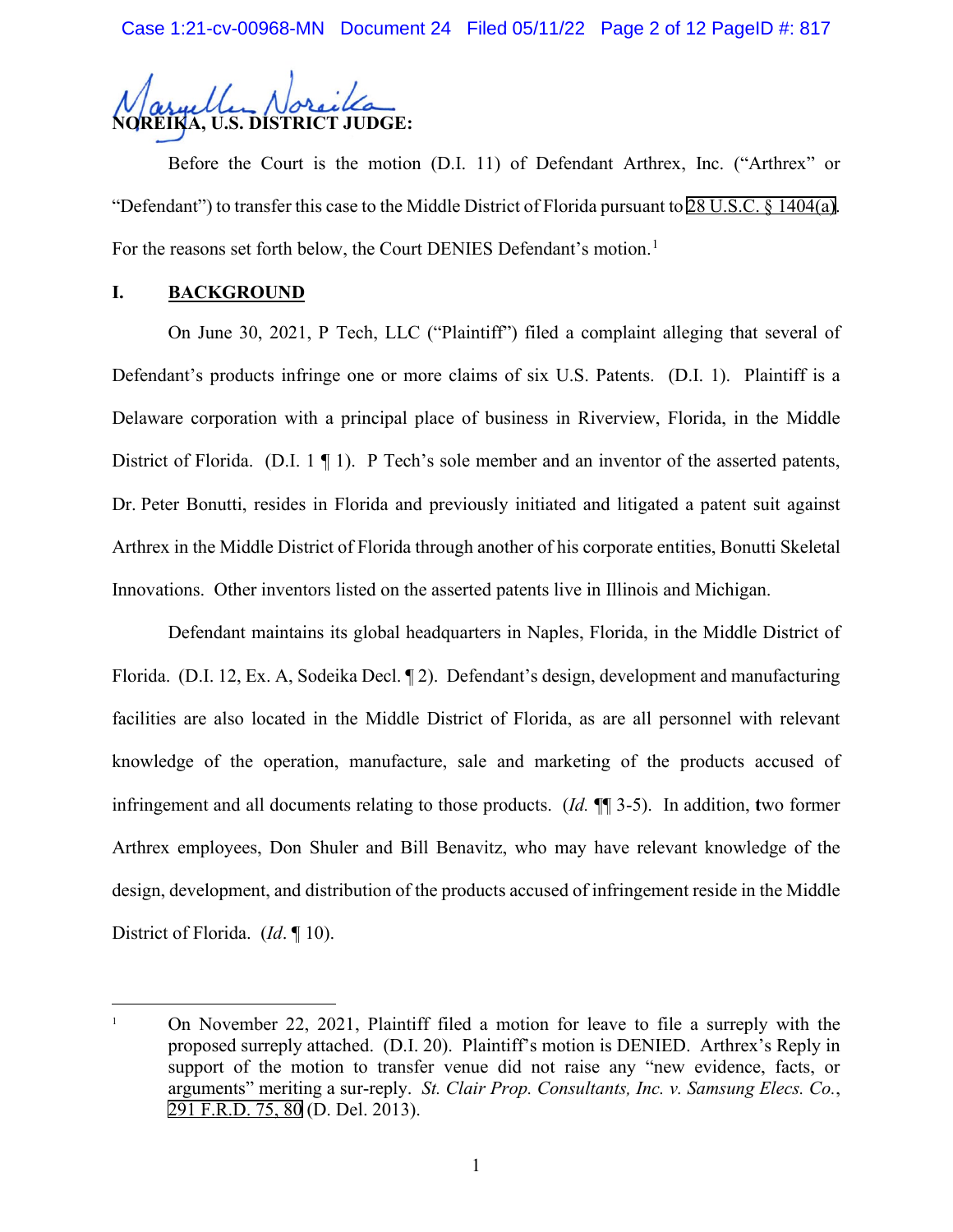On September 22, 2021, Defendant moved to transfer this case to the Middle District of Florida.  $(D.I. 11).<sup>2</sup>$  $(D.I. 11).<sup>2</sup>$  $(D.I. 11).<sup>2</sup>$  Plaintiff opposes transfer.

### **II. LEGAL STANDARD**

"A plaintiff, as the injured party, generally ha[s] been 'accorded [the] privilege of bringing an action where he chooses.'" *Helicos Biosciences Corp. v. Illumina, Inc.*, [858 F. Supp. 2d 367,](http://scholar.google.com/scholar?q=858+f.+supp.+2d+367&btnG=&hl=en&as_sdt=6) [371](http://scholar.google.com/scholar?q=858+f.+supp.+2d+367&btnG=&hl=en&as_sdt=6) (D. Del. 2012) (quoting *Norwood v. Kirkpatrick*, [349 U.S. 29, 31](http://scholar.google.com/scholar?q=349+u.s.+29&btnG=&hl=en&as_sdt=6) (1955)). Plaintiff's choice of location in bringing the action "should not be lightly disturbed." *Jumara v. State Farm Ins. Co.*, [55 F.3d 873, 879](http://scholar.google.com/scholar?q=55+f.3d+873&btnG=&hl=en&as_sdt=6) (3d Cir. 1995).

District courts have the authority to transfer venue "[f]or the convenience of parties and witnesses, in the interest of justice, . . . to any other district or division where it might have been brought." [28 U.S.C. § 1404\(a\)](http://www.google.com/search?q=28+u.s.c.++1404(a)). The Third Circuit has made clear that, to find that an action "might have been brought" in a district, "venue must have been proper in the transferee district and the transferee court must have had power to command jurisdiction over all of the defendants." *Shutte v. Armco Steel Corp.*, [431 F.2d 22, 24](http://scholar.google.com/scholar?q=431+f.2d+22&btnG=&hl=en&as_sdt=6) (3d Cir. 1970).

If a court finds that an action "might have been brought" in the proposed transferee district, the court must then consider whether transfer is appropriate. To these ends, the Third Circuit has recognized that:

> courts have not limited their consideration to the three enumerated factors in § 1404(a) (convenience of parties, convenience of witnesses, or interests of justice), and, indeed, commentators have called on the courts to "consider all relevant factors to determine whether on balance the litigation would more conveniently proceed and the interests of justice be better served by transfer to a different forum."

<span id="page-2-0"></span><sup>&</sup>lt;sup>2</sup> This case was assigned to the undersigned from The Honorable Leonard P. Stark on March 11, 2022.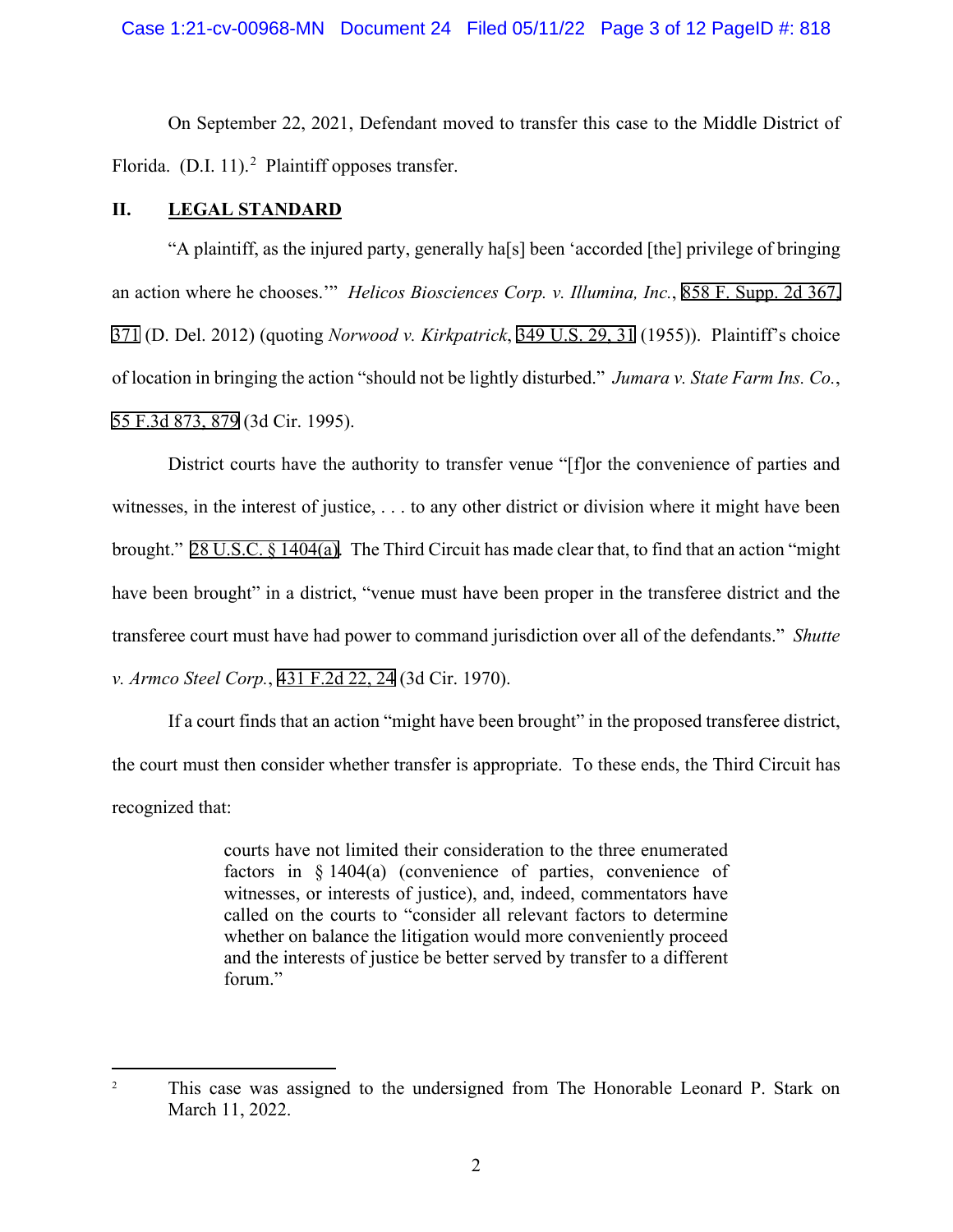*Jumara*, 55 F*.*3d [at 879](http://scholar.google.com/scholar?q=55+f.3d+873&btnG=&hl=en&as_sdt=6) (citation omitted). The *Jumara* court went on to describe twelve "private

and public interests protected by the language of § 1404(a)." *Id*. The private interests include:

plaintiff's forum preference as manifested in the original choice; the defendant's preference; whether the claim arose elsewhere; the convenience of the parties as indicated by their relative physical and financial condition; the convenience of the witnesses – but only to the extent that the witnesses may actually be unavailable for trial in one of the fora; and the location of books and records (similarly limited to the extent that the files could not be produced in the alternative forum).

*Id.* (citations omitted). The public interests include:

the enforceability of the judgment; practical considerations that could make the trial easy, expeditious, or inexpensive; the relative administrative difficulty in the two fora resulting from court congestion; the local interest in deciding local controversies at home; the public policies of the fora; and the familiarity of the trial judge with the applicable state law in diversity cases.

*Id.* at 879-80. The party seeking transfer bears the burden "to establish that a balancing of proper interests weigh[s] in favor of transfer." *Shutte*, [431 F.2d at 25](http://scholar.google.com/scholar?q=431+f.2d+22&btnG=&hl=en&as_sdt=6). Courts have "broad discretion to determine, on an individualized, case-by-case basis, whether convenience and fairness considerations weigh in favor of transfer." *Jumara*, [55 F.3d at 883.](http://scholar.google.com/scholar?q=55+f.3d+873&btnG=&hl=en&as_sdt=6) However, "unless the balance of convenience of the parties is strongly in favor of [the] defendant, the plaintiff's choice of forum should prevail." *Shutte*, [431 F.2d at](http://scholar.google.com/scholar?q=431+f.2d+22&btnG=&hl=en&as_sdt=6) 25.

### **III. DISCUSSION**

As an initial matter, the Court addresses the threshold inquiry under  $\S$  1404(a) – *i.e.*, whether this action might have originally been brought in the transferee district. Defendant argues that this action could have originally be brought in the Middle District of Florida where Defendant has its principal place of business and where the products were designed and developed. Plaintiff does not dispute that. The Court agrees that this case could have been filed in the Middle District of Florida, where Arthrex resides. Thus, Court addresses the *Jumara* factors in turn below.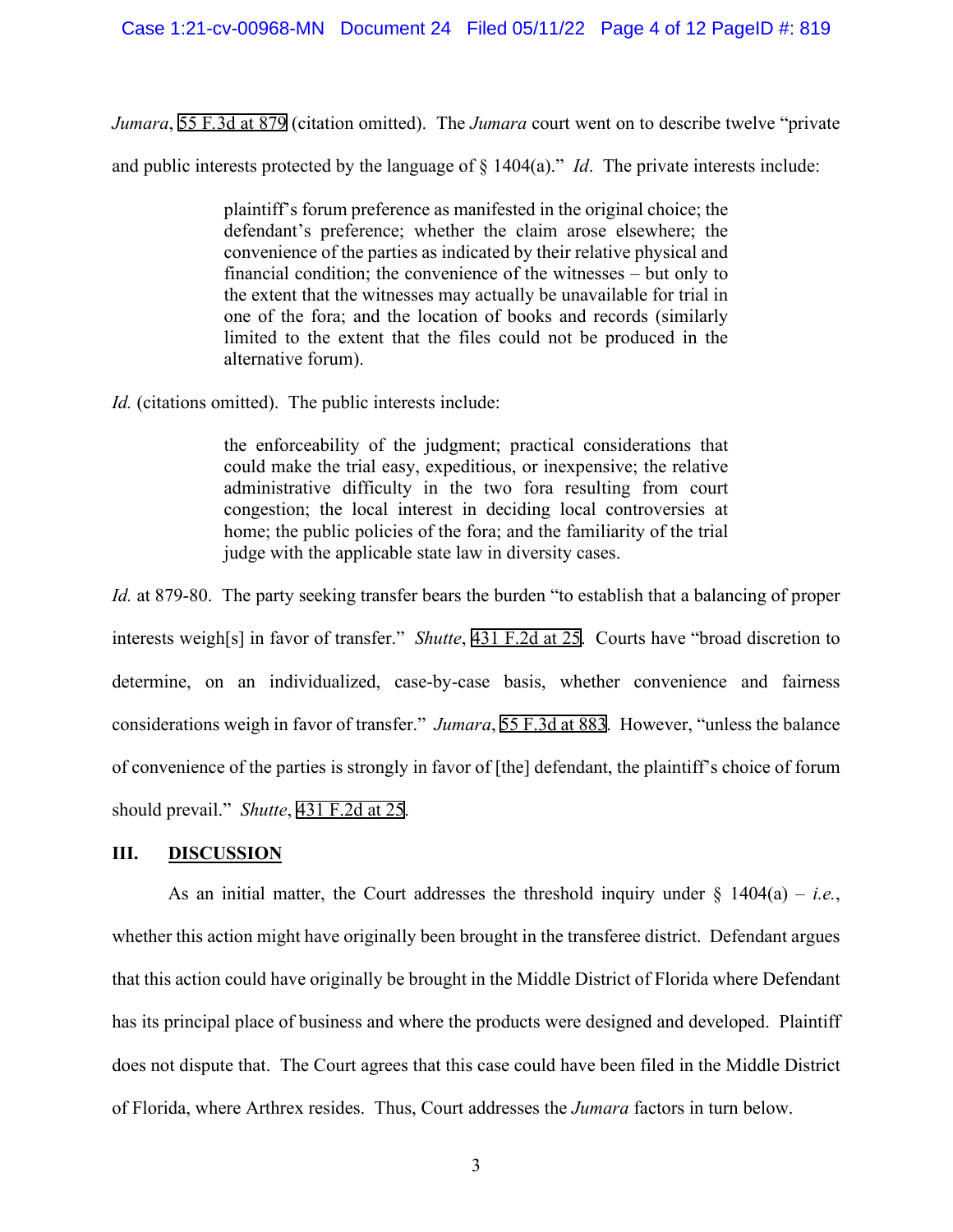#### 1. Plaintiff's Forum Preference

This factor weighs against transfer. "It is black letter law that a plaintiff's choice of a proper forum is a paramount consideration in any determination of a transfer request" – one that "should not be lightly disturbed." *Shutte*, [431 F.2d at 25](http://scholar.google.com/scholar?q=431+f.2d+22&btnG=&hl=en&as_sdt=6) (internal quotations and citation omitted). "Assuming jurisdiction and proper venue, weight is given to plaintiff's choice because it is plaintiff's choice and a strong showing under the statutory criteria in favor of another forum is then required as a prerequisite to transfer." *Burroughs Wellcome Co. v. Giant Food, Inc.*, 392 F. [Supp. 761, 763](http://scholar.google.com/scholar?q=392+f.+supp.+761&btnG=&hl=en&as_sdt=6) n.4 (D. Del. 1975).

Defendant recognizes that Plaintiff's choice was to litigate in Delaware and that this weighs against transfer. Defendant nevertheless argues that Plaintiff's choice should be given little deference given Plaintiff's "lack of presence in this district." (D.I. 12 at 6). Plaintiff argues that its choice of forum is to be given "paramount consideration" regardless of its connections to Delaware. (D.I. 17 at 7).

The Court agrees with Plaintiff. Although Plaintiff's choice of forum is not dispositive, the Court will "not discount Plaintiff[s'] choice of forum based on a lack of physical ties to Delaware." *Abraxis Bioscience, LLC v. HBT Labs, Inc.*, No. 18-2019 (RGA), [2019 WL 2270440](https://www.westlaw.com/Link/Document/FullText?rs=USCLink&vr=3.0&findType=Y&cite=2019%2Bwl%2B2270440&refPos=2270440&refPosType=s&clientid=USCourts), at \*2 (D. Del. May 28, 2019). This Court follows the reasoning in *Burroughs Wellcome*, in which Judge Stapleton found that the Third Circuit's rule that plaintiff's choice is of paramount consideration is "an across-the-board rule favoring plaintiff's choice of forum." 392 F. [Supp. at](http://scholar.google.com/scholar?q=392+f.+supp.+761&btnG=&hl=en&as_sdt=6) [762-63;](http://scholar.google.com/scholar?q=392+f.+supp.+761&btnG=&hl=en&as_sdt=6) *see also VLSI Tech. LLC v. Intel Corp.*, No. CV 18-966-CFC, [2018 WL 5342650](https://www.westlaw.com/Link/Document/FullText?rs=USCLink&vr=3.0&findType=Y&cite=2018%2Bwl%2B5342650&refPos=5342650&refPosType=s&clientid=USCourts), at \*4 (D. Del. Oct. 29, 2018). As Judge Stapleton noted, "assuming [plaintiff's choice] is to be given some weight in cases where the plaintiff lives in the forum state, it is difficult to see why it should not also be given weight when the plaintiff lives in [another] state." *Burroughs Wellcome*, 392 F. [Supp. at 763](http://scholar.google.com/scholar?q=392+f.+supp.+761&btnG=&hl=en&as_sdt=6) n.4. This Court does not see a distinction here that justifies affording less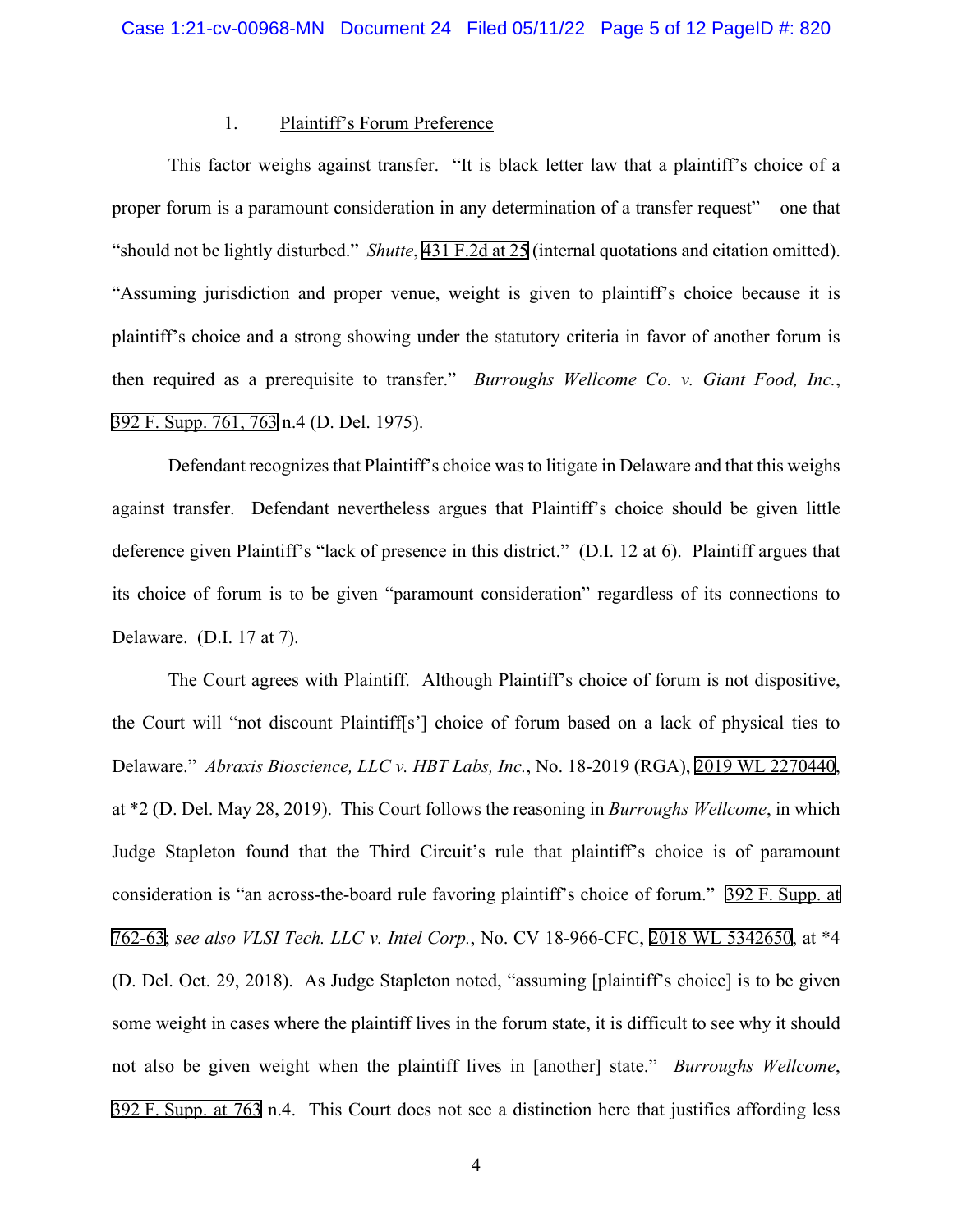#### Case 1:21-cv-00968-MN Document 24 Filed 05/11/22 Page 6 of 12 PageID #: 821

weight to Plaintiff's choice of forum. Plaintiff's choice to litigate in Delaware remains entitled to paramount consideration.

### 2. Defendant's Forum Preference

This factor favors transfer. Defendant's interest in having this case transferred to the Middle District of Florida is apparent.

#### 3. Whether the Claims Arose Elsewhere

This factor is neutral. Defendant contends that this factor favors transfer because "all Arthrex activities related to the research, design, development, manufacturing and marketing of the Accused Products occurred in the Middle District of Florida." (D.I. 12 at 7). The Court acknowledges that these facts may weigh slightly in favor of transfer. *See In re Hoffman-La Roche, Inc.*, [587 F.3d 1333, 1338](http://scholar.google.com/scholar?q=587+f.3d+1333&btnG=&hl=en&as_sdt=6) (Fed. Cir. 2009); *see also Smart Audio Techs., LLC v. Apple, Inc.*, 910 F. [Supp. 2d 718, 730](http://scholar.google.com/scholar?q=910+f.+supp.+2d+718&btnG=&hl=en&as_sdt=6) (D. Del. 2012) ("[T]o some extent, [infringement] claims ar[i]se where the allegedly infringing products [a]re designed and manufactured." (quotation marks and citation omitted) (alterations in original)). Patent-infringement claims, however, arise wherever alleged infringement has occurred. *See Treehouse Avatar LLC v. Valve Corp.*, [170 F. Supp. 3d 706, 710](http://scholar.google.com/scholar?q=170+f.+supp.+3d+706&btnG=&hl=en&as_sdt=6) (D. Del. 2016) (citing [35 U.S.C. § 271\(a\)](http://www.google.com/search?q=35+u.s.c.++271(a)); *Red Wing Show Co., Inc. v. Hockerson-Halberstadt, Inc.*, [148 F.3d 1355, 1360](http://scholar.google.com/scholar?q=148+f.3d+1355&btnG=&hl=en&as_sdt=6) (Fed. Cir. 1998)). And it is noteworthy that neither Defendant nor its corporate declarant assert that the accused products are not used or sold in this District. Indeed, as Plaintiff points outs, Defendant's website advertises partnerships with companies who "distribute[] innovative orthopedic products" in Southern Delaware and Defendant's products are "displayed in advertising materials for medical centers in Delaware." (D.I. 17 at 10-11). In its reply papers, Defendant ignores this point. Selling or offering to sell the accused products in Delaware would constitute an alleged act of infringement within the meaning of  $\S 271(a)$ , thereby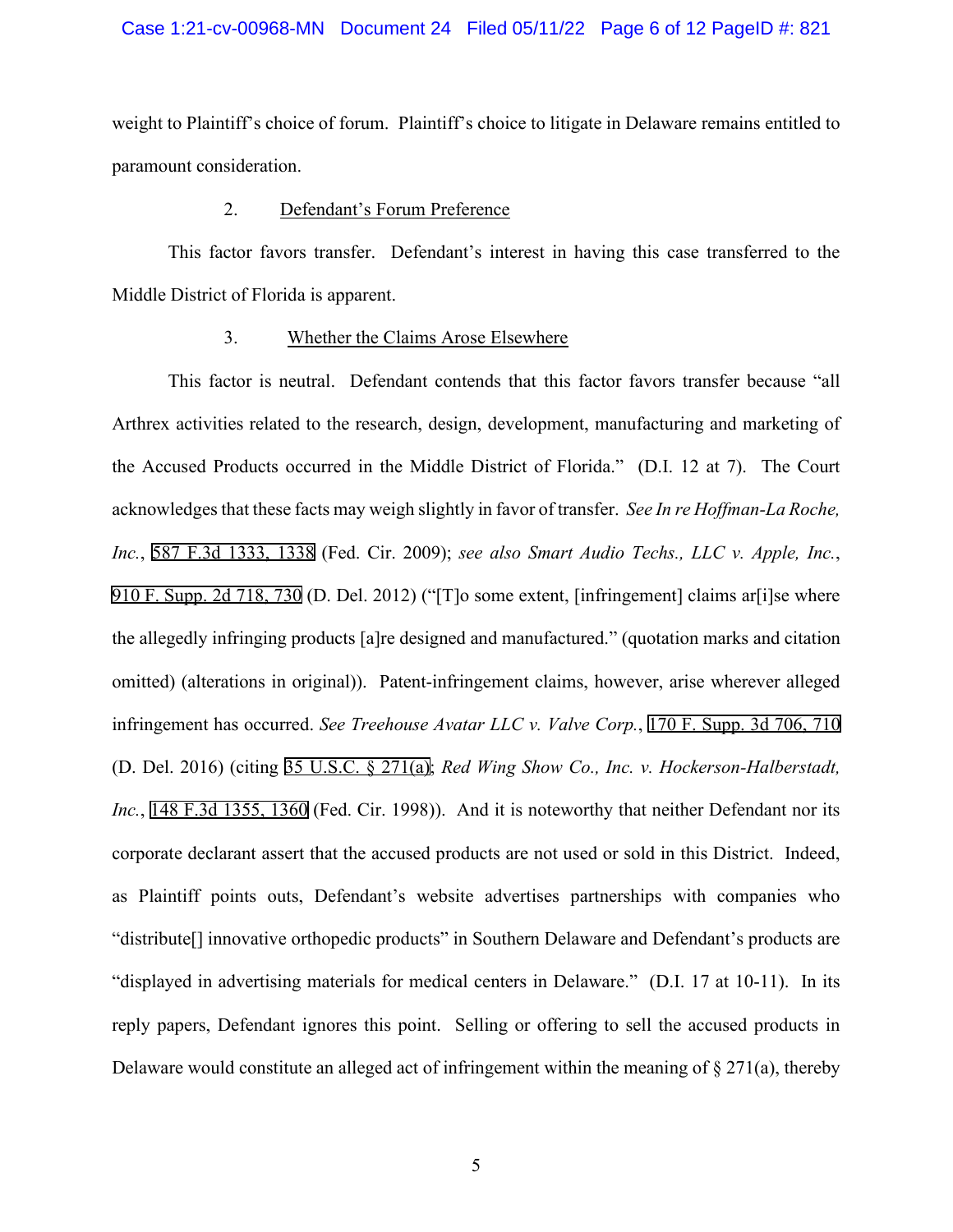#### Case 1:21-cv-00968-MN Document 24 Filed 05/11/22 Page 7 of 12 PageID #: 822

giving rise to a claim that arises in this District. Therefore, the Court concludes that this factor is neutral.

## 4. Convenience of the Parties as Indicated by Their Relative Physical and Financial Condition

This factor is neutral. Determining convenience of the parties requires the Court to consider: (1) the parties' physical location; (2) the associated logistical and operational costs to the parties in traveling to Delaware – as opposed to the proposed transferee district – for litigation purposes; and (3) the relative ability of each party to bear these costs in light of its size and financial wherewithal. *See MEC Resources, LLC v. Apple, Inc.*, [269 F. Supp. 3d 218, 225](http://scholar.google.com/scholar?q=269+f.+supp.+3d+218&btnG=&hl=en&as_sdt=6) (D. Del. 2017) (citing *Memory Integrity, LLC v. Intel Corp.*, No. 13-1804 (GMS), 2015 [WL 632026,](https://www.westlaw.com/Link/Document/FullText?rs=USCLink&vr=3.0&findType=Y&cite=2015%2Bwl%2B632026&refPos=632026&refPosType=s&clientid=USCourts) at \*4 (D. Del. Feb. 13, 2015) (internal quotations omitted)). Because Defendant is a Delaware corporation, it "must prove that litigating in Delaware would impose a unique or unusual burden on [its] operations." *Graphics Props. Holdings Inc. v. Asus Comput. Int'l, Inc.*, [964 F. Supp. 2d](http://scholar.google.com/scholar?q=964+f.+supp.+2d++320&btnG=&hl=en&as_sdt=6) [320, 325](http://scholar.google.com/scholar?q=964+f.+supp.+2d++320&btnG=&hl=en&as_sdt=6) (D. Del. 2013) (alteration in original) (internal quotation marks and citation omitted); *see also Universal Secure Registry, LLC v. Apple, Inc.*, No. 17-585 (CFC) (SRF), [2018 WL 4502062,](https://www.westlaw.com/Link/Document/FullText?rs=USCLink&vr=3.0&findType=Y&cite=2018%2Bwl%2B4502062&refPos=4502062&refPosType=s&clientid=USCourts) at \*3 (D. Del. Sept. 19, 2018) ("When a party accept[s] the benefits of incorporation under the laws of the State of Delaware, a company should not be successful in arguing that litigation in Delaware is inconvenient, absent some showing of a unique or unexpected burden." (internal quotation marks and citation omitted) (alteration in original)).

Here, Defendant argues that transferring to the Middle District of Florida would be more convenient because Defendant is headquartered in that district and the design and manufacture of its accused products are there. Defendant, however, is incorporated in Delaware and must demonstrate that litigating here "would impose a unique or unusual burden on [its] operations." *Graphics Props. Holdings*, [964 F. Supp. at 325.](http://scholar.google.com/scholar?q=964+f.+supp.+325&btnG=&hl=en&as_sdt=6) Thus, even if the Court accepts the asserted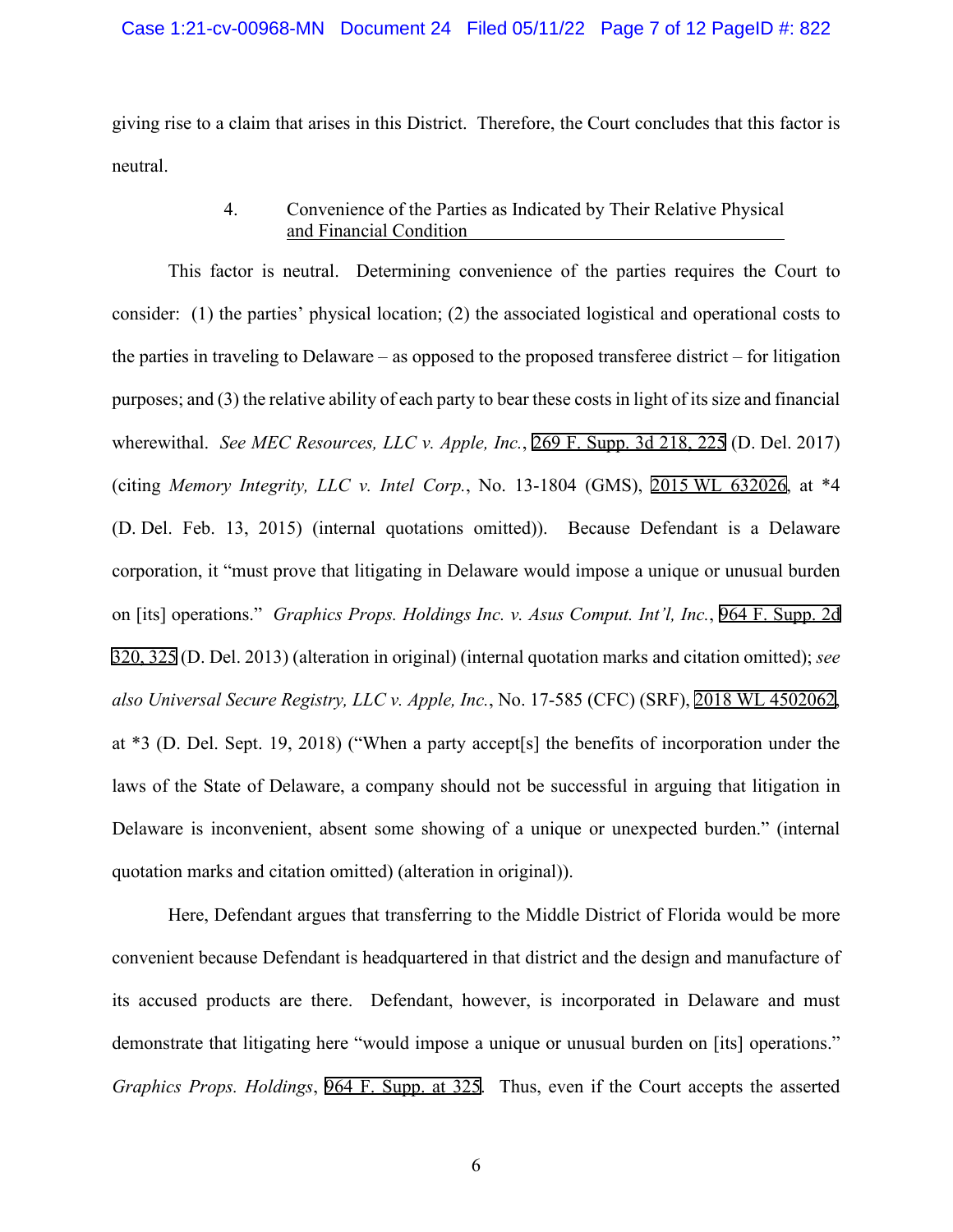### Case 1:21-cv-00968-MN Document 24 Filed 05/11/22 Page 8 of 12 PageID #: 823

reasons that make litigating in that district more convenient for Defendant, the Court is unable to conclude that Defendant cannot shoulder the burden of litigating here instead or that this would present some unique hardship on Defendant.<sup>[3](#page-7-0)</sup>

### 5. Convenience of the Witnesses

This factor is neutral. This factor carries weight "only to the extent that the witnesses may actually be unavailable for trial in one of the fora." *Jumara*, [55 F.3d at 879;](http://scholar.google.com/scholar?q=55+f.3d+873&btnG=&hl=en&as_sdt=6) *see also VLSI*, [2018](https://www.westlaw.com/Link/Document/FullText?rs=USCLink&vr=3.0&findType=Y&cite=2018%2B%2Bwl%2B5342650&refPos=5342650&refPosType=s&clientid=USCourts) [WL 5342650](https://www.westlaw.com/Link/Document/FullText?rs=USCLink&vr=3.0&findType=Y&cite=2018%2B%2Bwl%2B5342650&refPos=5342650&refPosType=s&clientid=USCourts), at \*7 (citing *Smart Audio*, [910 F. Supp. 2d at 732](http://scholar.google.com/scholar?q=910+f.+supp.+2d+718&btnG=&hl=en&as_sdt=6) (noting that this factor applies only insofar as "a witness actually will refuse to testify absent a subpoena")). "[W]itnesses who are employed by a party carry no weight" because "each party is able, indeed, obligated to procure the attendance of its own employees for trial." *Affymetrix, Inc. v. Synteni, Inc.*, [28 F. Supp. 2d](http://scholar.google.com/scholar?q=28+f.+supp.+2d++192&btnG=&hl=en&as_sdt=6) [192, 203](http://scholar.google.com/scholar?q=28+f.+supp.+2d++192&btnG=&hl=en&as_sdt=6) (D. Del. 1998). "[T]he Court should be particularly concerned not to countenance undue inconvenience to third-party witnesses[] who have no direct connection to the litigation." *Intellectual Ventures I*, [842 F. Supp. 2d at 757](http://scholar.google.com/scholar?q=842+f.+supp.+2d+757&btnG=&hl=en&as_sdt=6).

Here, each party has identified potential non-party witnesses who may be inconvenienced in one forum or the other. (D.I. 12 at 10; D.I. 17 at 15-16). Defendant has identified two former employees with relevant knowledge of the design and development of the products accused of infringement, both of whom live in the Middle District of Florida. Plaintiff has identified employees of Liberty Surgical, Inc., located in nearby West Chester, Pennsylvania regarding Arthrex-approved training of doctors to use the accused products. And Plaintiff has identified two co-inventors of the asserted patent who are not employees of Plaintiff – one of whom lives in Michigan and the other in Illinois. No party, however, has provided any specificity as to reasons

<span id="page-7-0"></span><sup>&</sup>lt;sup>3</sup> In fact, Defendant made no attempt to show that litigating here would present a unique or unexpected hardship on its operations (*e.g.*, diverting resources, etc.) and thus, there is no basis for the Court to conclude otherwise.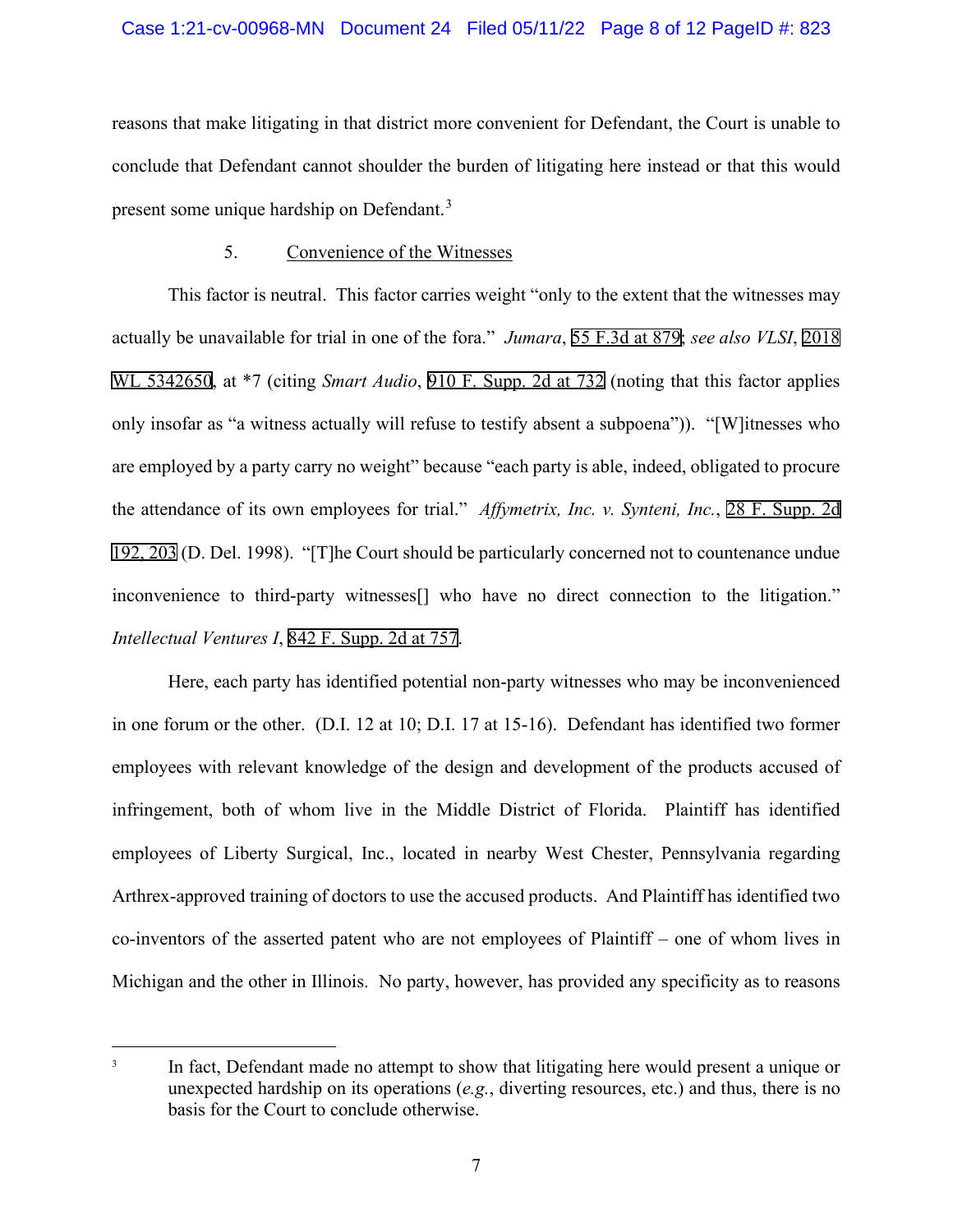#### Case 1:21-cv-00968-MN Document 24 Filed 05/11/22 Page 9 of 12 PageID #: 824

there are to think that any of these potential witnesses "will 'actually' be unavailable for trial (as opposed to the proffer of a guess or speculation on that front.)" *Genedics, LLC v. Meta Co*., No. CV 17-1062-CJB, [2018 WL 417950](https://www.westlaw.com/Link/Document/FullText?rs=USCLink&vr=3.0&findType=Y&cite=2018%2Bwl%2B417950&refPos=417950&refPosType=s&clientid=USCourts), at \*7 (D. Del. Jan. 12, 2018). Thus, the Court considers this factor neutral.

### 6. Location of Books and Records

This factor slightly favors transfer. *Jumara* instructs the Court to give weight to the location of books and records necessary to the case only "to the extent that the files [and other evidence] could not be produced in the alternative forum." *Jumara*, [55 F.3d at 879.](http://scholar.google.com/scholar?q=55+f.3d+873&btnG=&hl=en&as_sdt=6) Defendant argues that this factor favors transfer because substantially all of Defendant's relevant books and records are located in the Middle District of Florida as are conception, development and construction of embodiments of the asserted patents. (D.I. 12 at 11). "In patent infringement cases, the bulk of the relevant evidence usually comes from the accused infringer. Consequently, the place where the defendant's documents are kept weighs in favor of transfer to that location." *In re Genentech, Inc.*, [566 F.3d 1338, 1345](http://scholar.google.com/scholar?q=566+f.3d+1338&btnG=&hl=en&as_sdt=6) (Fed. Cir. 2009). That being said, the Third Circuit has instructed that the relevant consideration here is whether the evidence could not be produced in the competing fora. *See Jumara*, [55 F.3d at 879.](http://scholar.google.com/scholar?q=55+f.3d+873&btnG=&hl=en&as_sdt=6) With the state of technology in litigation today and the ease with which documentary evidence can be produced electronically, the Court finds that this factor – although favoring transfer – should be afforded minimal weight. *See, e.g.*, *Blackbird Tech LLC v. E.L.F. Beauty, Inc.*, No. 19-1150-CFC, [2020 WL 2113528,](https://www.westlaw.com/Link/Document/FullText?rs=USCLink&vr=3.0&findType=Y&cite=2020%2Bwl%2B2113528&refPos=2113528&refPosType=s&clientid=USCourts) at \*4 (D. Del. May 4, 2020); *Intellectual Ventures I*, [842 F. Supp. 2d at 759.](http://scholar.google.com/scholar?q=842+f.+supp.+2d+759&btnG=&hl=en&as_sdt=6) Therefore, this factor weighs in favor of transfer, but only slightly.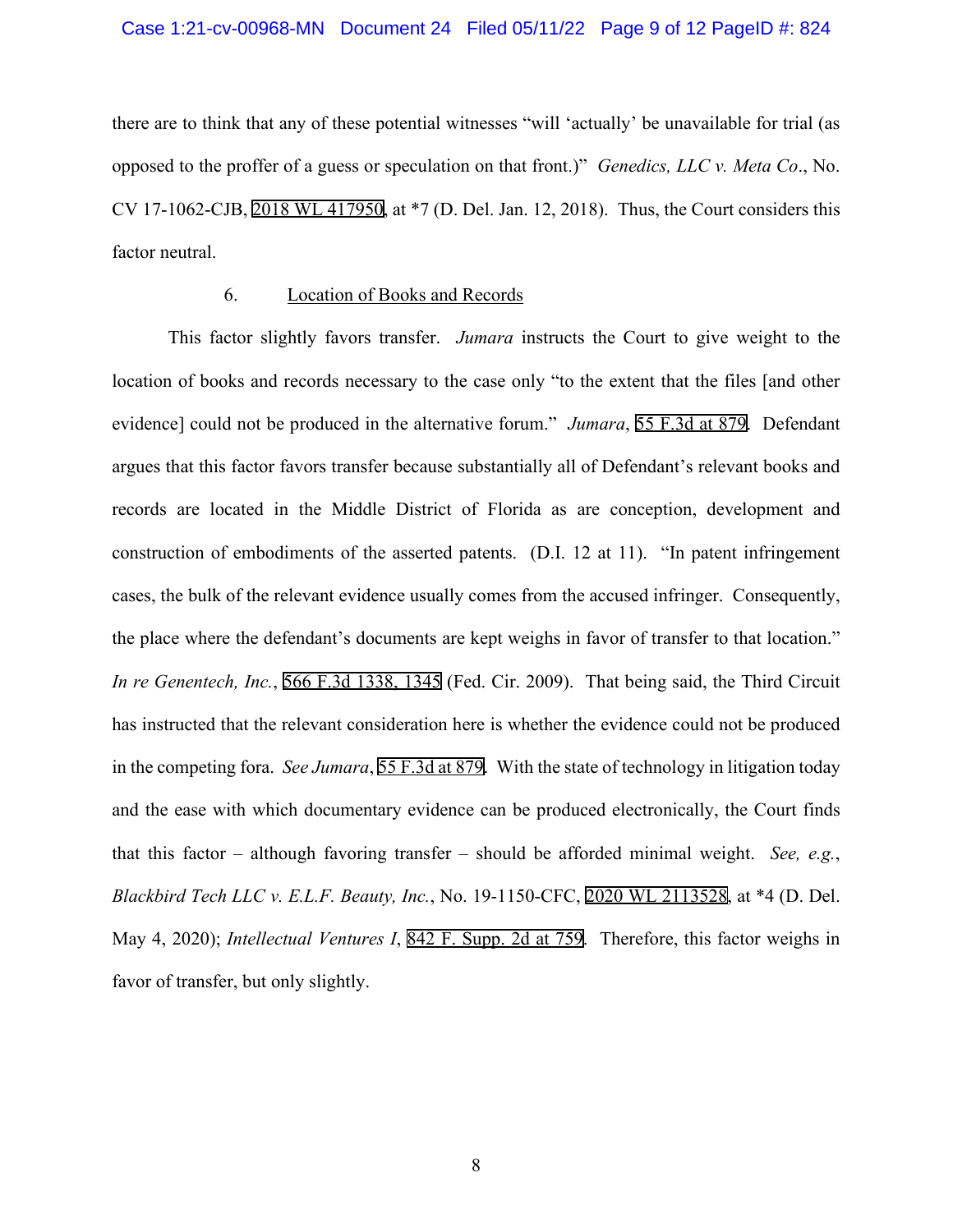## 7. Enforceability of the Judgment

This factor is neutral as judgments from this District and the Middle District of Florida would be equally enforceable.

## 8. Practical Considerations

This factor is neutral. The Court must consider "practical considerations that could make the trial easy, expeditious, or inexpensive." *Jumara*, [55 F.3d at 879.](http://scholar.google.com/scholar?q=55+f.3d+873&btnG=&hl=en&as_sdt=6) Defendant argues that this factor weighs in favor of transfer because both Plaintiff and Defendant are headquartered in the Middle District of Florida. (D.I. 12 at 11). In response, Plaintiff argues that Defendant is simply repeating its arguments for other factors and that these considerations should not be doublecounted. (D.I. 17 at 15). The Court agrees with Plaintiff. Defendant's contentions "have been raised, in the same way, as to other *Jumara* factors, and so the Court will not 'double-count' them here." *Elm 3DS Innovations LLC v. SK Hynix, Inc.*, No. 14-1432 (LPS) (CJB), [2015 WL 4967139,](https://www.westlaw.com/Link/Document/FullText?rs=USCLink&vr=3.0&findType=Y&cite=2015%2Bwl%2B4967139&refPos=4967139&refPosType=s&clientid=USCourts) at \*11 (D. Del. Aug. 20, 2015). Therefore, because there is no broader public benefit to this case proceeding in this Court versus the Middle District of Florida (or vice versa), this factor is neutral. *See W.R. Berkley Corp. v. Niemela*, No. 17-32 (GMS), [2017 WL 4081871,](https://www.westlaw.com/Link/Document/FullText?rs=USCLink&vr=3.0&findType=Y&cite=2017%2Bwl%2B4081871&refPos=4081871&refPosType=s&clientid=USCourts) at \*4 (D. Del. Sept. 15, 2017) (finding factor to be neutral when "neither party addresse[d] the broader public costs of proceeding in one district or the other").

# 9. Relative Administrative Difficulty Due to Court Congestion

This factor is neutral. The Court takes judicial notice of the most recent Judicial Caseload Profiles, as of December 31, 2021.<sup>[4](#page-9-0)</sup> The Middle District of Florida appears to be somewhat less congested than this District: Delaware reports 600 pending cases per judgeship and averaging 36.5 months to trial compared with 573 pending cases per judgeship and 28.7 months to trial in the

<span id="page-9-0"></span><sup>&</sup>lt;sup>4</sup> https://www.uscourts.gov/sites/default/files/data\_tables/fcms\_na\_distprofile1231.2021.pdf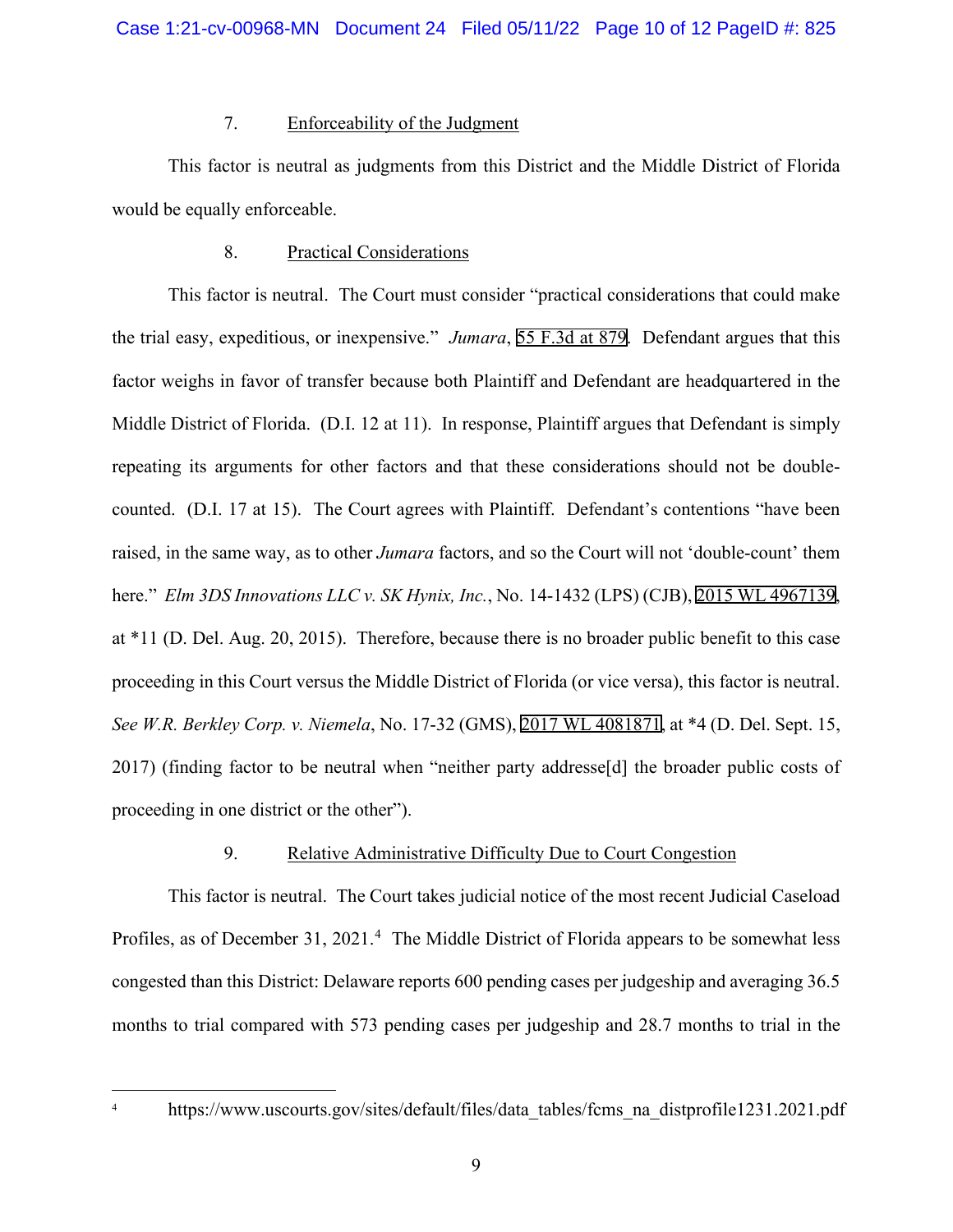Middle District of Florida. The pending caseloads are comparable. And although the time to trial is slightly faster in the Middle District of Florida, the Court finds this factor to be largely neutral.

### 10. Local Interest in Deciding Local Controversies at Home

This factor is neutral. Defendant argues that this factor "weighs heavily in favor of transfer, because both of these parties operate their businesses from the Middle District of Florida." (D.I. 12 at 13). The Court disagrees. "[I]n patent infringement cases the local interest factor is typically neutral 'because patent issues do not give rise to a local controversy or implicate local interests.'" *Intellectual Ventures I LLC v. Checkpoint Software Techs. Ltd.*, [797 F. Supp. 2d 472, 486](http://scholar.google.com/scholar?q=797+f.+supp.+2d+472&btnG=&hl=en&as_sdt=6) (D. Del. 2011) (quoting *TriStrata Tech., Inc. v. Emulgen Labs., Inc.*, [537 F. Supp. 2d 635, 643](http://scholar.google.com/scholar?q=537+f.+supp.+2d+635&btnG=&hl=en&as_sdt=6) (D. Del. 2008)). Although Defendant does have connections with the Middle District of Florida, the Court finds it relevant that Defendant is a global company with a employees throughout the world.<sup>[5](#page-10-0)</sup> This suggests that Defendant is not a "local" company in the Middle District of Florida such that local interests are, in fact, implicated here. *See, e.g.*, *Rosebud LMS, Inc. v. Salesforce.com, Inc.*, No. 17-1712-CFC, [2018 WL 6061343](https://www.westlaw.com/Link/Document/FullText?rs=USCLink&vr=3.0&findType=Y&cite=2018%2Bwl%2B6061343&refPos=6061343&refPosType=s&clientid=USCourts), at \*7 (D. Del. Nov. 20, 2018) ("Salesforce, with thousands of employees in dozens of countries, is not a 'local' company; and its dispute with Rosebud, which does not reside in California, is not a 'local controversy' in the Northern District."). Thus, in the Court's view, this factor is neutral.

### 11. Public Policies of the Fora

Defendant contends that this factor is neutral. In the Court's view, however, this factor weighs slightly against transfer because both Plaintiff and Defendant are Delaware corporations and public policy encourages Delaware corporations to resolve disputes in Delaware courts. *See,* 

<span id="page-10-0"></span><sup>&</sup>lt;sup>5</sup> Defendant does not dispute that it is a multinational company with thousands of employees across the world. (*See* D.I. 17 at 19).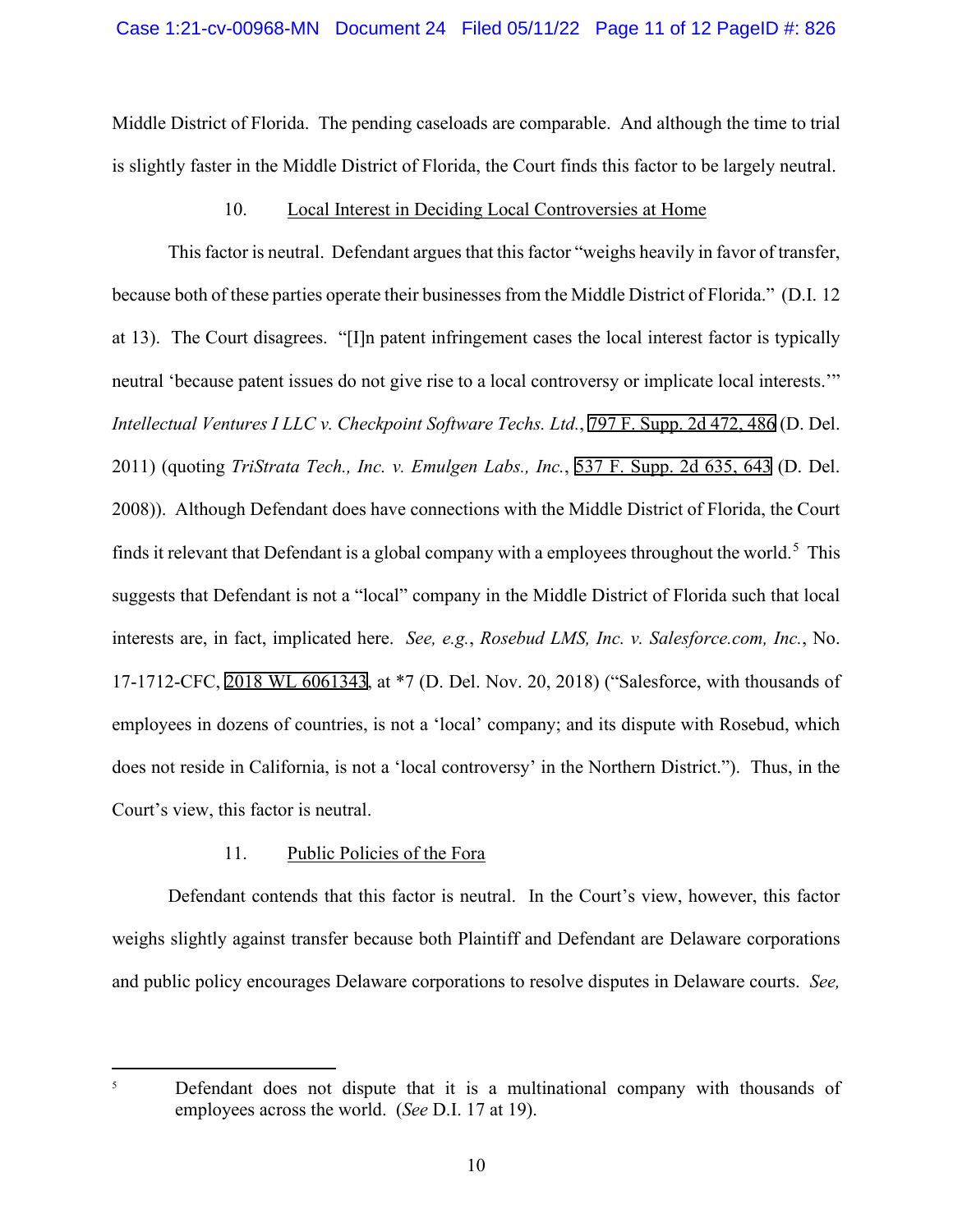*e.g., Graphics Props. Holdings Inc.*, [964 F. Supp. 2d at 331](http://scholar.google.com/scholar?q=964+f.+supp.+2d+320&btnG=&hl=en&as_sdt=6) (even where only one party is a Delaware corporation, public policy encouraging Delaware corporations to resolve disputes in Delaware weighs against transfer).

### 12. Familiarity of the Trial Judge with the Applicable State Law in Diversity Cases

The parties agree that this factor is neutral as Plaintiff's claims arise under federal patent laws and the familiarity of the respective districts with state law is not applicable.

#### 13. Balancing the Private and Public Factors

After balancing the twelve *Jumara* factors, the Court concludes that this case should not be transferred to the Middle District of Florida. Eight factors are neutral, and two factors weigh in favor of transfer, with one favoring transfer only slightly. Two factors weigh against transfer, including Plaintiff's choice of this forum, which is to be given paramount consideration. Looking at the factors together and giving each its appropriate weight, Defendant has failed to meet the heavy burden of showing that the *Jumara* factors weigh strongly in favor of transfer.

## **IV. CONCLUSION**

For the foregoing reasons, Defendants' motion to dismiss or transfer the case is DENIED. An appropriate order will follow.